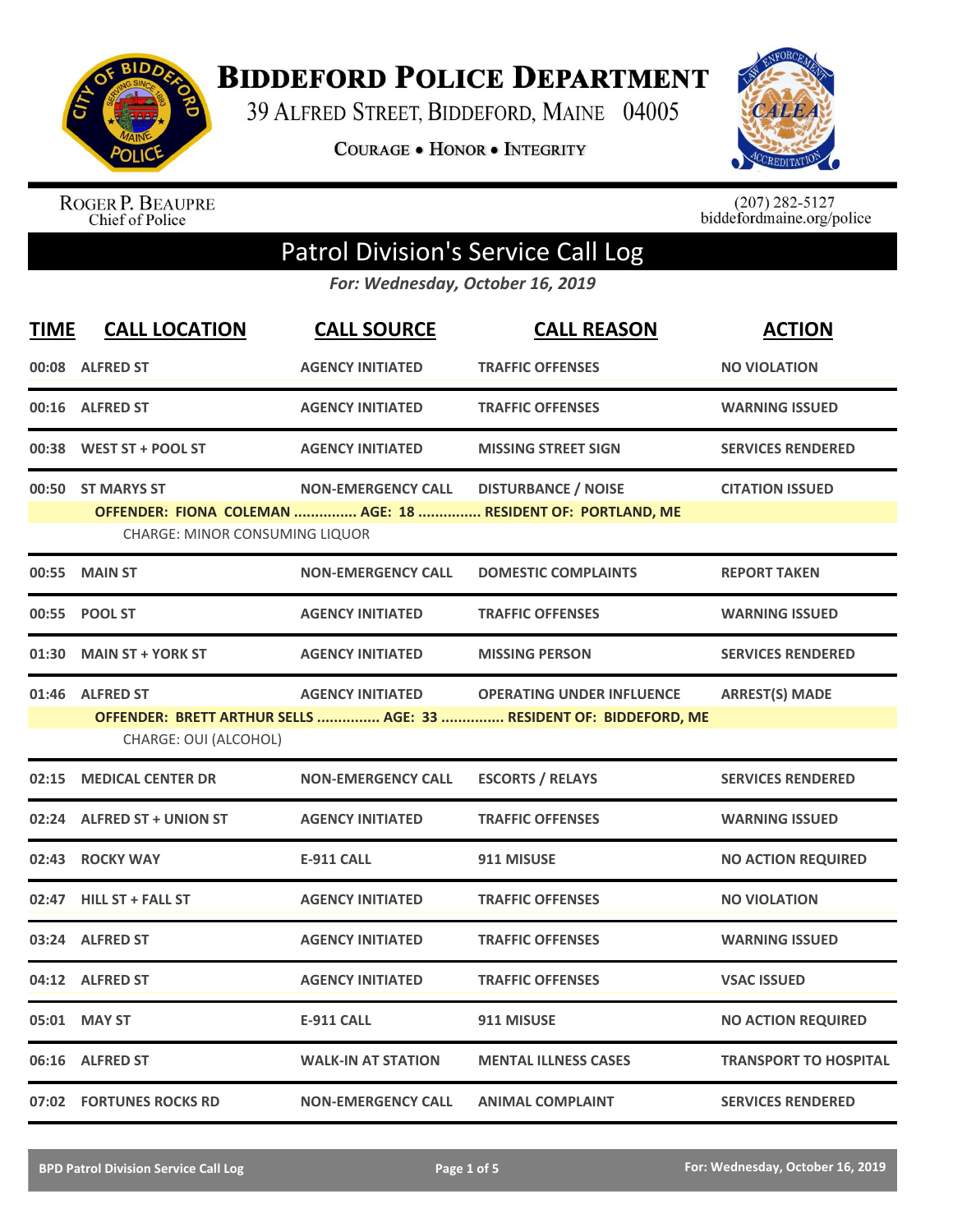| <b>TIME</b> | <b>CALL LOCATION</b>          | <b>CALL SOURCE</b>                  | <b>CALL REASON</b>          | <b>ACTION</b>                |
|-------------|-------------------------------|-------------------------------------|-----------------------------|------------------------------|
|             | 07:04 ANDREWS RD              | <b>E-911 CALL</b>                   | 911 MISUSE                  | <b>NO ACTION REQUIRED</b>    |
|             | 07:14 ALFRED ST               | <b>AGENCY INITIATED</b>             | <b>TRAFFIC OFFENSES</b>     | <b>WARNING ISSUED</b>        |
|             | 07:23 ALFRED ST               | <b>AGENCY INITIATED</b>             | <b>TRAFFIC OFFENSES</b>     | <b>VSAC ISSUED</b>           |
|             | 07:42 ALFRED ST               | <b>AGENCY INITIATED</b>             | <b>TRAFFIC OFFENSES</b>     | <b>VSAC ISSUED</b>           |
|             | 07:59 ELM ST                  | <b>AGENCY INITIATED</b>             | <b>TRAFFIC OFFENSES</b>     | <b>VSAC ISSUED</b>           |
|             | 08:05 HAZEL ST                | <b>AGENCY INITIATED</b>             | <b>TRAFFIC OFFENSES</b>     | <b>WARNING ISSUED</b>        |
|             | 08:06 HILL ST + WINTER GARDEN | <b>AGENCY INITIATED</b>             | <b>TRAFFIC OFFENSES</b>     | <b>WARNING ISSUED</b>        |
|             | 08:21 LINCOLN ST              | <b>AGENCY INITIATED</b>             | <b>TRAFFIC OFFENSES</b>     | <b>WARNING ISSUED</b>        |
| 08:25       | <b>MAY ST</b>                 | <b>AGENCY INITIATED</b>             | <b>TRAFFIC OFFENSES</b>     | <b>VSAC ISSUED</b>           |
|             | 08:26 CLEAVES ST + WATER ST   | <b>NON-EMERGENCY CALL</b>           | <b>PARKING COMPLAINT</b>    | <b>SERVICES RENDERED</b>     |
|             | 08:26 MAY ST                  | <b>E-911 CALL</b>                   | <b>MENTAL ILLNESS CASES</b> | <b>TRANSPORT TO HOSPITAL</b> |
|             | 08:42 MAY ST                  | <b>AGENCY INITIATED</b>             | <b>TRAFFIC OFFENSES</b>     | <b>WARNING ISSUED</b>        |
|             | 08:44 CLEAVES ST              | <b>E-911 CALL</b>                   | <b>MISDIRECTED CALL</b>     | <b>NO ACTION REQUIRED</b>    |
|             | 08:53 SOUTH ST                | <b>WALK-IN AT STATION</b>           | <b>SUSPICION</b>            | <b>REPORT TAKEN</b>          |
|             | 09:07 LANDRY ST + HILL ST     | <b>AGENCY INITIATED</b>             | <b>TRAFFIC OFFENSES</b>     | <b>VSAC ISSUED</b>           |
|             | 09:31 ELM ST                  | <b>AGENCY INITIATED</b>             | <b>TRAFFIC OFFENSES</b>     | <b>VSAC ISSUED</b>           |
|             | 09:36 MAIN ST                 | NON-EMERGENCY CALL ANIMAL COMPLAINT |                             | <b>GONE ON ARRIVAL</b>       |
|             | 09:48 ALFRED ST               | <b>RADIO</b>                        | <b>ANIMAL COMPLAINT</b>     | <b>SERVICES RENDERED</b>     |
|             | 09:52 ALFRED ST               | <b>AGENCY INITIATED</b>             | <b>TRAFFIC OFFENSES</b>     | <b>VSAC ISSUED</b>           |
|             | 10:05 ALFRED ST               | <b>AGENCY INITIATED</b>             | <b>TRAFFIC OFFENSES</b>     | <b>WARNING ISSUED</b>        |
|             | 10:19 ALFRED ST               | <b>AGENCY INITIATED</b>             | <b>TRAFFIC OFFENSES</b>     | <b>WARNING ISSUED</b>        |
|             | 10:26 ALFRED ST               | <b>NON-EMERGENCY CALL</b>           | <b>DRUG BOX</b>             | <b>SERVICES RENDERED</b>     |
|             | 10:28 POOL ST + OAK RIDGE RD  | <b>RADIO</b>                        | <b>ANIMAL COMPLAINT</b>     | <b>SERVICES RENDERED</b>     |
|             | 10:35 CRANBERRY LN            | <b>RADIO</b>                        | <b>TRAFFIC OFFENSES</b>     | <b>NEGATIVE CONTACT</b>      |
|             | 10:36 ALFRED ST               | <b>AGENCY INITIATED</b>             | <b>TRAFFIC OFFENSES</b>     | <b>WARNING ISSUED</b>        |
|             | 10:45 MARINER WAY             | <b>AGENCY INITIATED</b>             | <b>TRAFFIC OFFENSES</b>     | <b>WARNING ISSUED</b>        |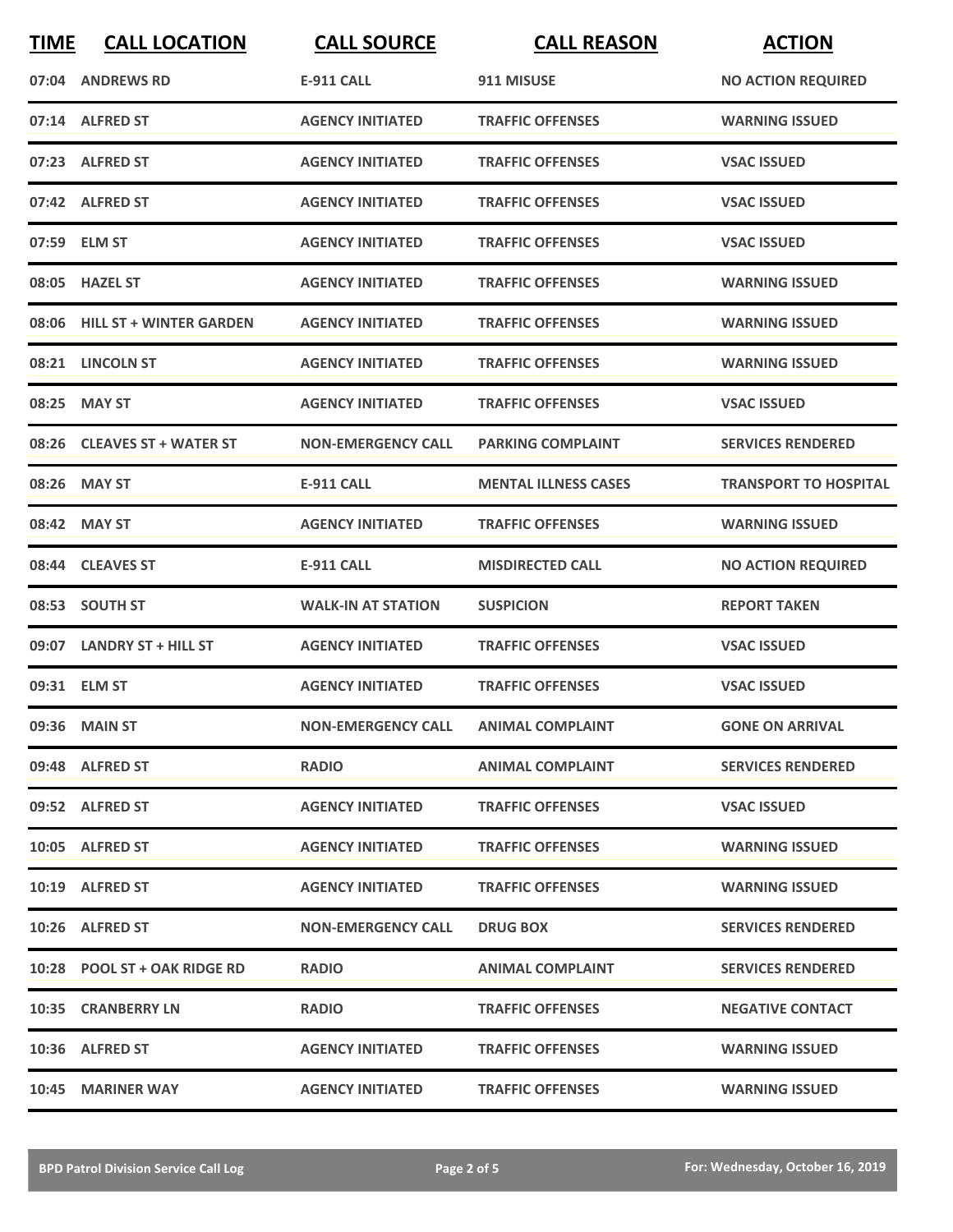| <b>TIME</b> | <b>CALL LOCATION</b>                                                                                                                                                               | <b>CALL SOURCE</b>        | <b>CALL REASON</b>               | <b>ACTION</b>                |  |
|-------------|------------------------------------------------------------------------------------------------------------------------------------------------------------------------------------|---------------------------|----------------------------------|------------------------------|--|
|             | 10:46 DECARY RD                                                                                                                                                                    | <b>NON-EMERGENCY CALL</b> | <b>SUSPICION</b>                 | <b>BUILDING CHECK/SECURE</b> |  |
|             | 10:51 ALFRED ST                                                                                                                                                                    | <b>WALK-IN AT STATION</b> | <b>COURT ORDERED CHECK IN</b>    | <b>SERVICES RENDERED</b>     |  |
|             | 10:55 BOULDER WAY                                                                                                                                                                  | <b>AGENCY INITIATED</b>   | <b>TRAFFIC OFFENSES</b>          | <b>VSAC ISSUED</b>           |  |
|             | 10:56 ROCKY WAY                                                                                                                                                                    | <b>E-911 CALL</b>         | 911 MISUSE                       | <b>NO ACTION REQUIRED</b>    |  |
|             | 11:04 BOULDER WAY                                                                                                                                                                  | <b>NON-EMERGENCY CALL</b> | <b>CRIM THREAT / TERRORIZING</b> | <b>PAPERWORK SERVED</b>      |  |
|             | 11:06 ST MARYS ST                                                                                                                                                                  | <b>AGENCY INITIATED</b>   | <b>ALARM - RESIDENTIAL FIRE</b>  | <b>SERVICES RENDERED</b>     |  |
|             | 11:24 WENTWORTH ST                                                                                                                                                                 | <b>NON-EMERGENCY CALL</b> | <b>HARASSMENT</b>                | <b>NO ACTION REQUIRED</b>    |  |
|             | 11:41 WASHINGTON ST                                                                                                                                                                | <b>NON-EMERGENCY CALL</b> | <b>PARK FILTHY</b>               | <b>SERVICES RENDERED</b>     |  |
|             | 11:44 ACORN ST                                                                                                                                                                     | <b>AGENCY INITIATED</b>   | <b>SUSPICION</b>                 | <b>NEGATIVE CONTACT</b>      |  |
|             | 11:46 WESTERN AVE                                                                                                                                                                  | <b>E-911 CALL</b>         | 911 MISUSE                       | <b>SERVICES RENDERED</b>     |  |
|             | 11:50 POOL ST                                                                                                                                                                      | <b>NON-EMERGENCY CALL</b> | <b>SUSPICION</b>                 | <b>NEGATIVE CONTACT</b>      |  |
|             | 12:04 ALFRED ST                                                                                                                                                                    | <b>WALK-IN AT STATION</b> | <b>COURT ORDERED CHECK IN</b>    | <b>SERVICES RENDERED</b>     |  |
|             | 12:22 SOUTH ST                                                                                                                                                                     | <b>NON-EMERGENCY CALL</b> | <b>ESCORTS / RELAYS</b>          | <b>SERVICES RENDERED</b>     |  |
| 13:11       | <b>MAIN ST</b>                                                                                                                                                                     | <b>AGENCY INITIATED</b>   | <b>ANIMAL COMPLAINT</b>          | <b>SERVICES RENDERED</b>     |  |
| 13:17       | <b>MIDDLE ST</b>                                                                                                                                                                   | <b>AGENCY INITIATED</b>   | <b>OPER AFTER SUSPENSION</b>     | <b>ARREST(S) MADE</b>        |  |
|             | OFFENDER: JESSICA LYNN JOHNSON  AGE: 37  RESIDENT OF: PORTLAND, ME<br>CHARGE: POSSESSION OF DRUG PARAPHERNALIA WITH INTENT TO USE<br><b>CHARGE: VIOLATING CONDITION OF RELEASE</b> |                           |                                  |                              |  |
|             | OFFENDER: SAMANTHA ELIZABETH OAKES  AGE: 24  RESIDENT OF: BIDDEFORD, ME<br>CHARGE: OPERATE WHILE LICENSE SUSPENDED OR REVOKED, PRIOR                                               |                           |                                  |                              |  |
|             | 13:23 ELM ST + UNION ST                                                                                                                                                            | <b>NON-EMERGENCY CALL</b> | <b>SUSPICION</b>                 | <b>GONE ON ARRIVAL</b>       |  |
|             | 13:23 FOSS ST                                                                                                                                                                      | <b>WALK-IN AT STATION</b> | <b>ESCORTS / RELAYS</b>          | <b>NO ACTION REQUIRED</b>    |  |
|             | 13:25 GUINEA RD + PROCTOR RD                                                                                                                                                       | <b>AGENCY INITIATED</b>   | <b>TRAFFIC OFFENSES</b>          | <b>VSAC ISSUED</b>           |  |
|             | 13:28 ELM ST                                                                                                                                                                       | <b>NON-EMERGENCY CALL</b> | <b>CHECK WELFARE</b>             | <b>NEGATIVE CONTACT</b>      |  |
|             | 13:30 POOL ST                                                                                                                                                                      | <b>AGENCY INITIATED</b>   | <b>TRAFFIC OFFENSES</b>          | <b>VSAC ISSUED</b>           |  |
|             | 13:45 WEST ST                                                                                                                                                                      | <b>AGENCY INITIATED</b>   | <b>TRAFFIC OFFENSES</b>          | <b>VSAC ISSUED</b>           |  |
|             | 14:23 ELM ST + ALFRED ST                                                                                                                                                           | <b>E-911 CALL</b>         | 911 MISUSE                       | <b>NO ACTION REQUIRED</b>    |  |
|             | 14:37 GUINEA RD                                                                                                                                                                    | <b>AGENCY INITIATED</b>   | <b>TRAFFIC OFFENSES</b>          | <b>WARNING ISSUED</b>        |  |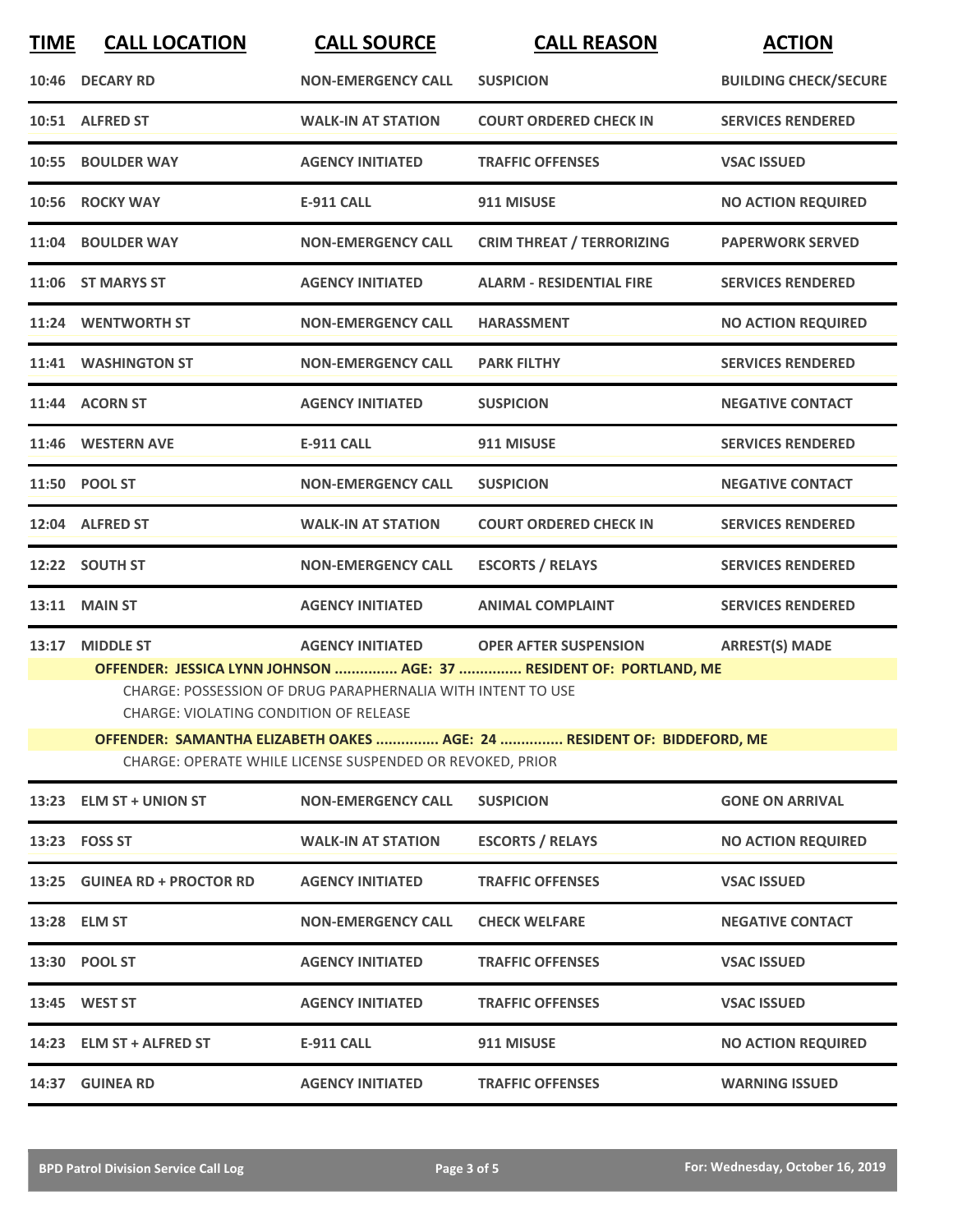| <b>TIME</b> | <b>CALL LOCATION</b>                               | <b>CALL SOURCE</b>        | <b>CALL REASON</b>         | <b>ACTION</b>             |
|-------------|----------------------------------------------------|---------------------------|----------------------------|---------------------------|
|             | 14:40 ALFRED ST                                    | <b>NON-EMERGENCY CALL</b> | <b>CHECK WELFARE</b>       | <b>NEGATIVE CONTACT</b>   |
|             | 14:44 GUINEA RD                                    | <b>AGENCY INITIATED</b>   | <b>TRAFFIC OFFENSES</b>    | <b>WARNING ISSUED</b>     |
|             | <b>15:11 FORTUNES ROCKS RD</b>                     | <b>AGENCY INITIATED</b>   | <b>TRAFFIC OFFENSES</b>    | <b>VSAC ISSUED</b>        |
|             | 15:14 FOLSOM DR                                    | <b>AGENCY INITIATED</b>   | <b>ANIMAL COMPLAINT</b>    | <b>NEGATIVE CONTACT</b>   |
|             | 15:34 POOL ST                                      | <b>AGENCY INITIATED</b>   | <b>TRAFFIC OFFENSES</b>    | <b>WARNING ISSUED</b>     |
|             | <b>15:50 MAIN ST</b>                               | <b>NON-EMERGENCY CALL</b> | <b>TRESPASSING</b>         | <b>FIELD INTERVIEW</b>    |
|             | 15:52 BOULDER WAY                                  | <b>AGENCY INITIATED</b>   | <b>SUSPICION</b>           | <b>FIELD INTERVIEW</b>    |
|             | 15:52 WEST ST                                      | <b>AGENCY INITIATED</b>   | <b>TRAFFIC OFFENSES</b>    | <b>WARNING ISSUED</b>     |
|             | 16:21 HILLS BEACH RD                               | <b>AGENCY INITIATED</b>   | <b>TRAFFIC OFFENSES</b>    | <b>WARNING ISSUED</b>     |
|             | 16:22 ELM ST                                       | <b>NON-EMERGENCY CALL</b> | <b>DRUG</b>                | <b>SERVICES RENDERED</b>  |
|             | <b>16:38 MILE STRETCH RD</b>                       | <b>AGENCY INITIATED</b>   | <b>TRAFFIC OFFENSES</b>    | <b>WARNING ISSUED</b>     |
|             | 16:40 HILL ST                                      | <b>E-911 CALL</b>         | 911 MISUSE                 | <b>NO ACTION REQUIRED</b> |
| 17:15       | <b>MEDICAL CENTER DR</b>                           | <b>E-911 CALL</b>         | 911 MISUSE                 | <b>NO ACTION REQUIRED</b> |
| 17:26       | <b>LINCOLN ST</b>                                  | <b>E-911 CALL</b>         | 911 MISUSE                 | <b>NO ACTION REQUIRED</b> |
| 17:28       | <b>GUINEA RD</b>                                   | <b>AGENCY INITIATED</b>   | <b>TRAFFIC OFFENSES</b>    | <b>WARNING ISSUED</b>     |
|             | 17:30 SAPHIRE DR                                   | <b>E-911 CALL</b>         | 911 MISUSE                 | <b>SERVICES RENDERED</b>  |
|             | 18:10 POOL ST + FORTUNES ROCKS RD AGENCY INITIATED |                           | <b>TRAFFIC OFFENSES</b>    | <b>VSAC ISSUED</b>        |
|             | 18:25 SOUTH ST                                     | <b>NON-EMERGENCY CALL</b> | <b>WEAPONS</b>             | <b>NEGATIVE CONTACT</b>   |
|             | 18:25 LAVOIE AVE                                   | <b>NON-EMERGENCY CALL</b> | <b>DOMESTIC COMPLAINTS</b> | <b>REPORT TAKEN</b>       |
|             | 18:40 CLEAVES ST                                   | <b>E-911 CALL</b>         | <b>ASSAULT</b>             | <b>REPORT TAKEN</b>       |
|             | $19:04$ MAIN ST + HILL ST                          | <b>AGENCY INITIATED</b>   | <b>TRAFFIC OFFENSES</b>    | <b>WARNING ISSUED</b>     |
|             | 19:21 POOL ST                                      | <b>AGENCY INITIATED</b>   | <b>TRAFFIC OFFENSES</b>    | <b>WARNING ISSUED</b>     |
|             | 19:31 POOL ST + BLANDINGS WAY                      | <b>AGENCY INITIATED</b>   | <b>TRAFFIC OFFENSES</b>    | <b>NO ACTION REQUIRED</b> |
|             | 19:33 POOL ST + DECARY RD                          | <b>AGENCY INITIATED</b>   | <b>TRAFFIC OFFENSES</b>    | <b>VSAC ISSUED</b>        |
|             | 19:37 MAIN ST                                      | <b>NON-EMERGENCY CALL</b> | <b>HARASSMENT</b>          | <b>NO VIOLATION</b>       |
|             | 19:41 CHAPEL ST                                    | <b>NON-EMERGENCY CALL</b> | <b>ESCORTS / RELAYS</b>    | <b>SERVICES RENDERED</b>  |